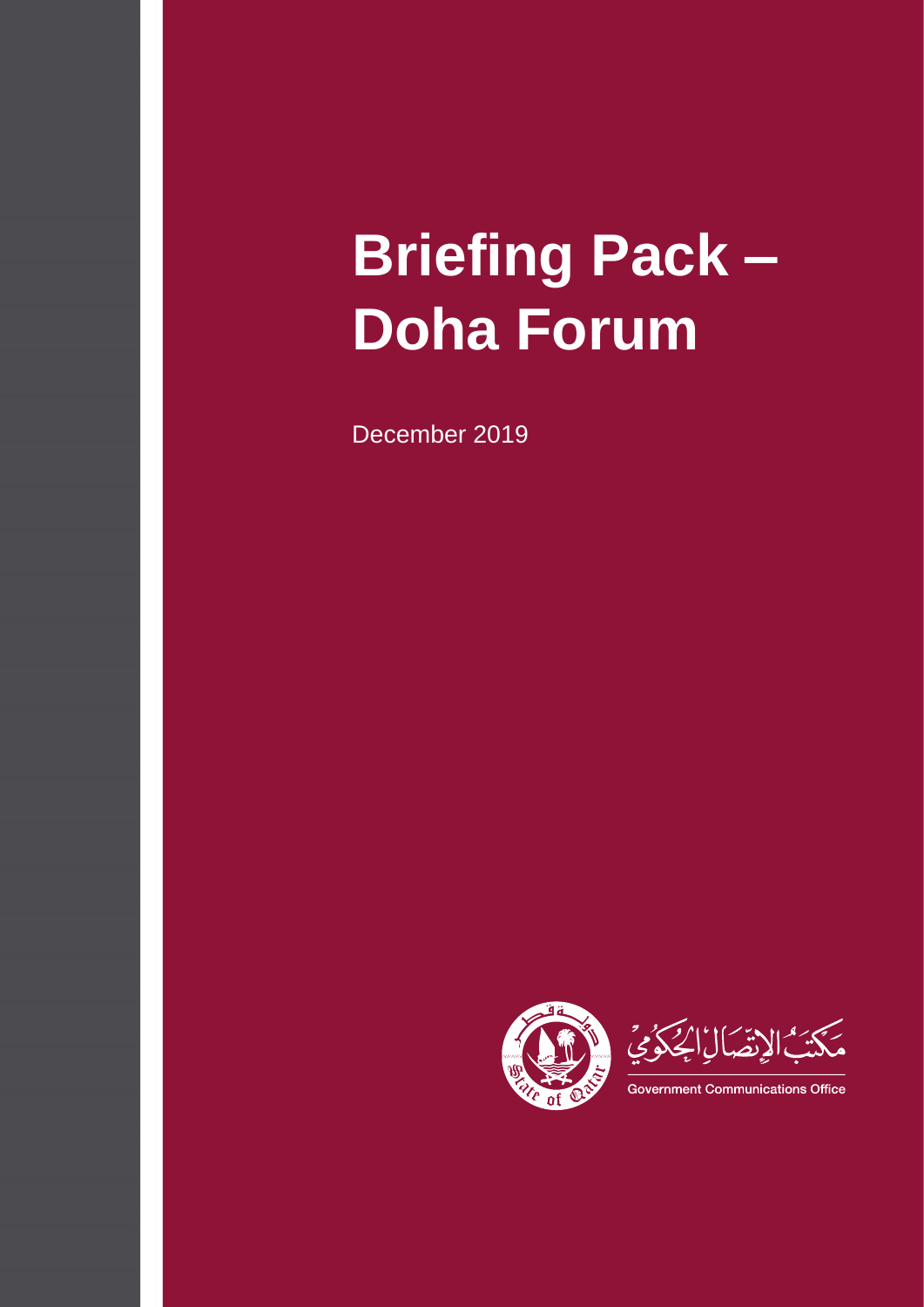

# **Content**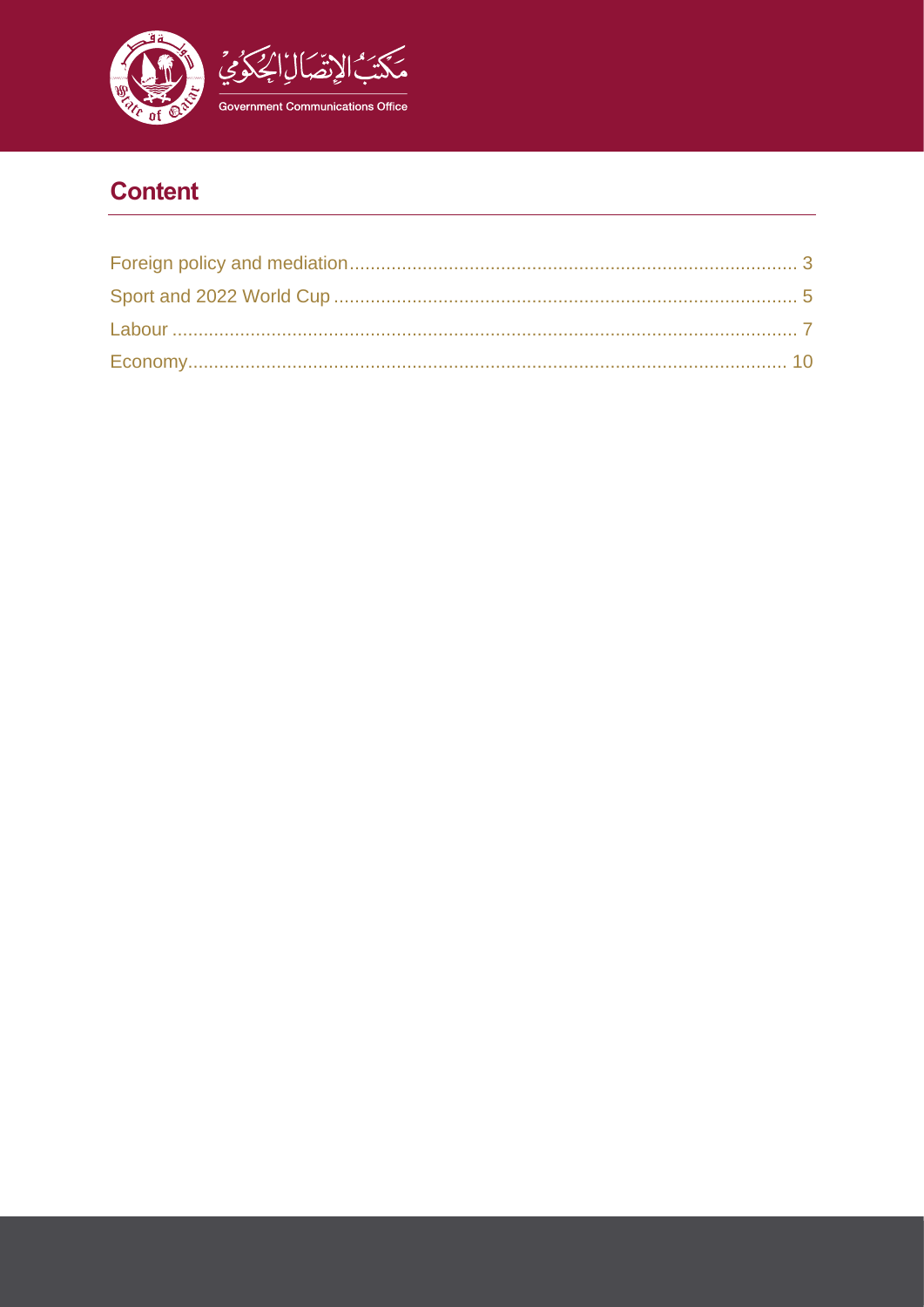

# <span id="page-2-0"></span>**Foreign policy and mediation**

# **Overview**

- Qatar's foreign policy is based on a set of principles outlined in its constitution. These principles include strengthening international peace and security by encouraging peaceful resolution of international disputes.
- Qatar's foreign policy respects international treaties and conventions and honours all international treaties and conventions to which it is a party. Its priorities in foreign policy include:
	- o Mediation
	- o The promotion of sustainable development
	- o Alleviating discrimination against women and religious minorities
	- o Bolstering humanitarian assistance in regions of conflict and war
	- o Supporting and strengthening efforts to reduce anticipated humanitarian needs in complex emergencies
- Qatar believes in building alliances and finding solutions to conflicts through dialogue and mediation, while respecting the rights of sovereign nations.

#### **Conflict mediation**

- Based on Qatar's commitment to renouncing force and coercion, Qatar upholds the need for the peaceful settlement of disputes through mediation, which is a priority of its foreign policy.
- Mediation can prevent wars and armed conflicts. Qatar seeks to use diplomacy to address threats to peace and security in the region and the world.
- Qatar has a long and successful track record in conflict mediation without interfering in other countries' internal affairs. It was a mediator of approximately 10 regional and international conflicts in less than eight years (2008-2016), including in Sudan and Lebanon.

#### **Countering extremism**

- Qatar continues to play an active role in maintaining security and combating the phenomenon of terrorism. It continues to take the necessary actions and procedures to combat terrorism and violent extremism through bilateral and multi-lateral cooperation.
- Combatting terrorism must not be confined to defence and security. It must also be combatted through enhancing the rule of law, promoting the rights of citizenship, developing a culture of conciliation and co-existence, accepting others, rejecting sectarianism, and addressing the issues of poverty and unemployment.

#### **Concrete steps Qatar has made to combat terrorism**

- On 20 July 2017, His Highness the Amir further amended anti-terror legislation in Qatar. The decree set rules for defining terrorist, crime, terrorist acts, terrorist entities, the freezing of funds and the financing of terrorism. It also created two national terrorism lists and established rules for including individuals and groups on each list.
- On 11 July 2017, Qatar signed a Memorandum of Understanding (MoU) with the US outlining future efforts it can take to fortify its fight against terrorism and actively address terrorism funding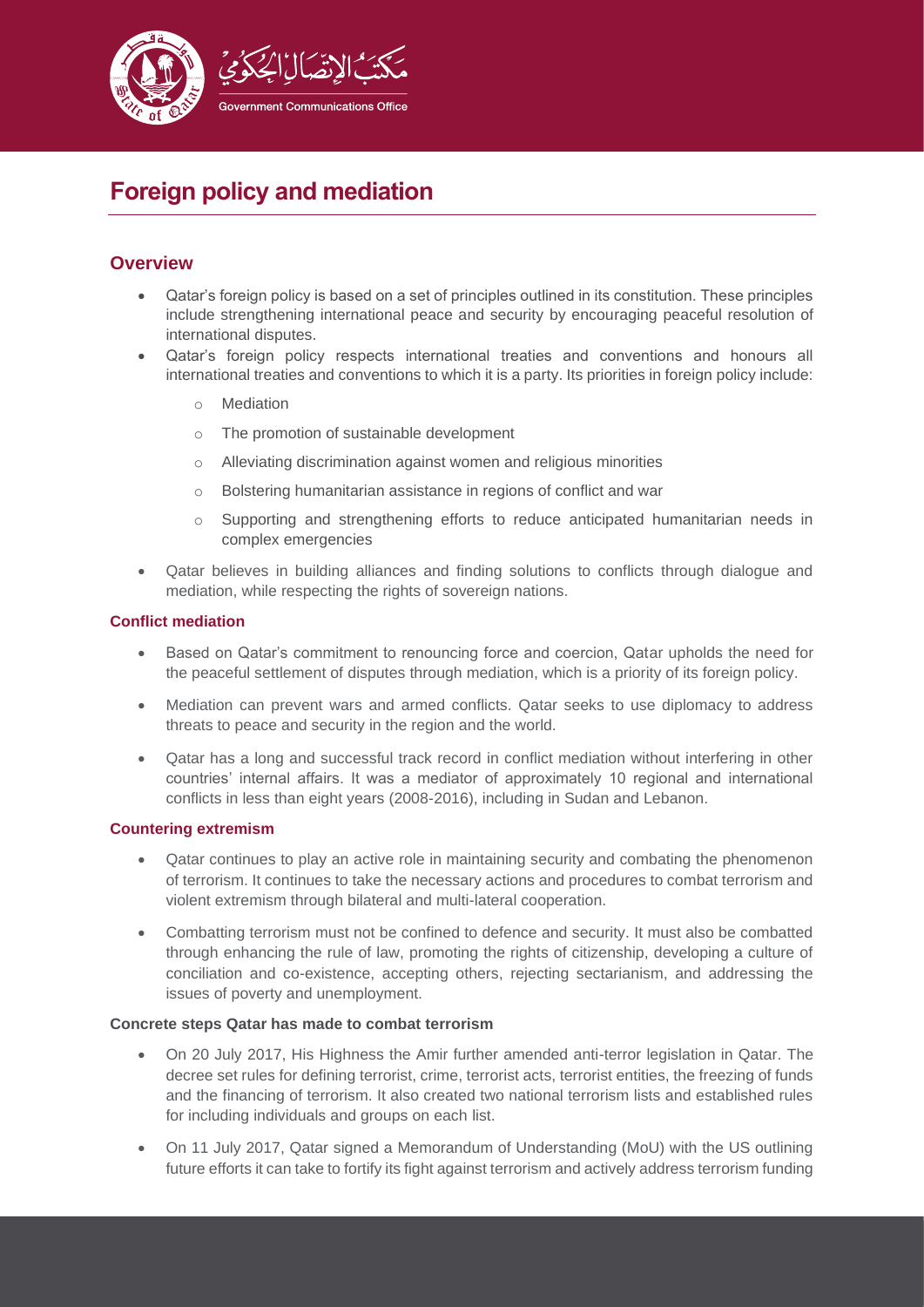

issues. In line with the MoU, the US will be deploying officials to the Qatari state prosecutor's office.

- Qatar enacted new laws in September 2014 to increase government oversight of charities, including preventing them from sending money abroad to charities that are suspected of financing terrorists, and more heavily regulating fundraising by individuals, including via social media.
- Qatar supports the United Nations Counter-Terrorism Centre and has provided \$250,000 to support its future activities, in line with Qatar's support of international efforts in counterterrorism as a priority for Qatar.
- Qatar served as a founding member of the Global Counter-terrorism Forum, which coordinates initiatives by 30 different countries, including France, Britain, Germany, Canada and the United States.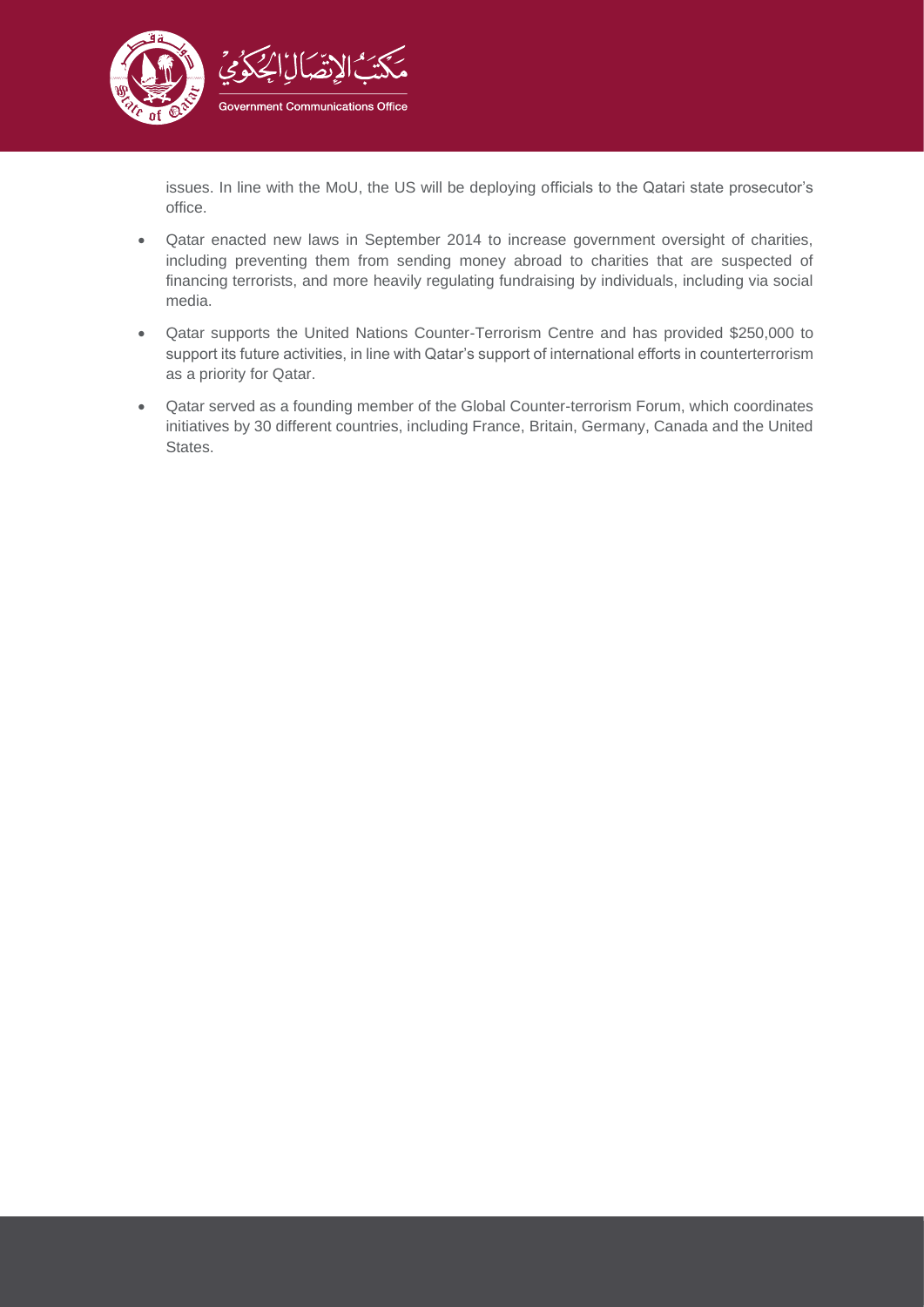

# <span id="page-4-0"></span>**Sport and 2022 World Cup**

### **Overview**

- Qatar is an ambitious and optimistic nation. Like every successful athlete, we are determined to continue to better ourselves, push our boundaries, break down barriers and re-define sporting greatness.
- Qatar's athletes have a growing record competing in global events, including the Olympics.
- Over the last decade, Qatar has used its wealth to pioneer new sports technologies. We take pride in our state-of-the-art facilities and have helped some of the world's best athletes make the small gains that are the difference between victory and defeat.
- Qatar is investing heavily in sports medicine research, which will benefit athletes globally.
- Sport is a catalyst for change for a variety of issues in Qatar, such as workers' rights.
- The 2022 World Cup will be the first Arab World Cup. We believe it presents an opportunity to break down stereotypes and cultural barriers and drive development in the country and throughout the entire region.
- The positive benefits and impact will extend beyond Qatar and throughout the Middle East. Qatar is dedicated to ensuring that the 2022 World Cup leaves a positive and lasting human, economic, social and environmental legacy for the country, the region and the world.
- Sport in Qatar is not just about the World Cup; it has long been part of our culture and identity. On National Sport Day, the country comes together to celebrate its love for sport.
- Qatar has a comprehensive 2030 development plan in place that is designed to reduce its dependence on natural resources and develop a knowledge-based economy. The World Cup is one part of this plan.
- Qatar looks forward to welcoming fans from all backgrounds and nationalities to the 2022 World Cup. Everyone is welcome in Qatar for major sporting events.
- The safety and security of athletes and spectators attending world-class sporting events in Doha is of paramount importance to the State of Qatar. According to Global Finance's World Safest Countries 2019 index report, Qatar is the safest country in the region and the 7<sup>th</sup> safest country in the world.

#### **World Cup Readiness**

- FIFA has moved the 2022 World Cup dates to winter when temperatures in Qatar are mild. As it stands, the tournament will take place over 28 days, with the final being held on 18 December 2022, the date of Qatar National Day.
- Fans will arrive at the newly built Hamad International Airport, which will have an annual capacity of 50,000,000.
	- $\circ$  Nationals from more than 80 countries can currently take advantage of visa-free entry into Qatar.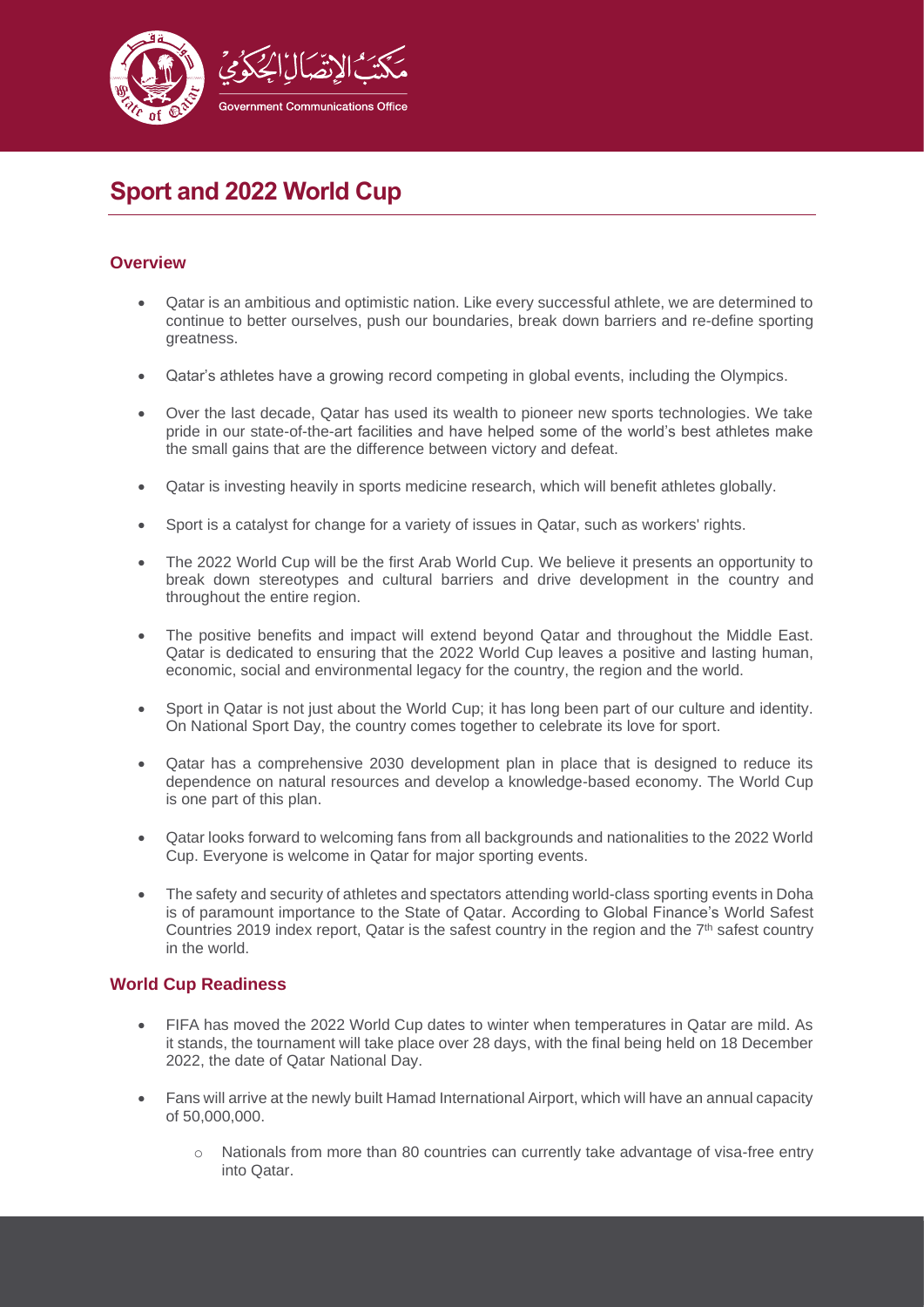

- o The 2022 World Cup will be the first compact World Cup in the modern era, meaning the longest distance between stadiums is only 55km. Moreover, a new metro system and the proximity of stadiums will ensure that fans, media and officials will spend a maximum of 1 hour travelling between venues, thus allowing them to watch more than one match a day.
- $\circ$  More than 3 billion fans across Asia and Europe will benefit from prime time viewing during the tournament, thanks to convenient kick-off times.

#### • **Stadiums**

- o Six stadiums are currently under construction, while Khalifa International Stadium has been redeveloped and was inaugurated on 19 May 2017 and Al Janoub Stadium was inaugurated in May 2019.
- $\circ$  The 80,000 capacity Lusail Stadium will host the opening match and final in 2022.
- $\circ$  \$6.5 billion (QAR 23.67 billion) is the total budget for the stadiums and training sites Qatar is constructing.

#### • **Sustainability**

- o All stadiums are modular, with demountable seats that will be donated to countries lacking sporting infrastructure as part of the tournament's legacy.
- o Ras Abu Aboud Stadium will be the first fully demountable tournament venue in FIFA World Cup™ history. It will be built out of shipping containers and other modular building blocks that will be repurposed post-tournament into smaller sports and nonsports venues.
- o The SC-developed cooling technology will enable all 2022 venues to be used yearround; they can also be used by countries with similar climates.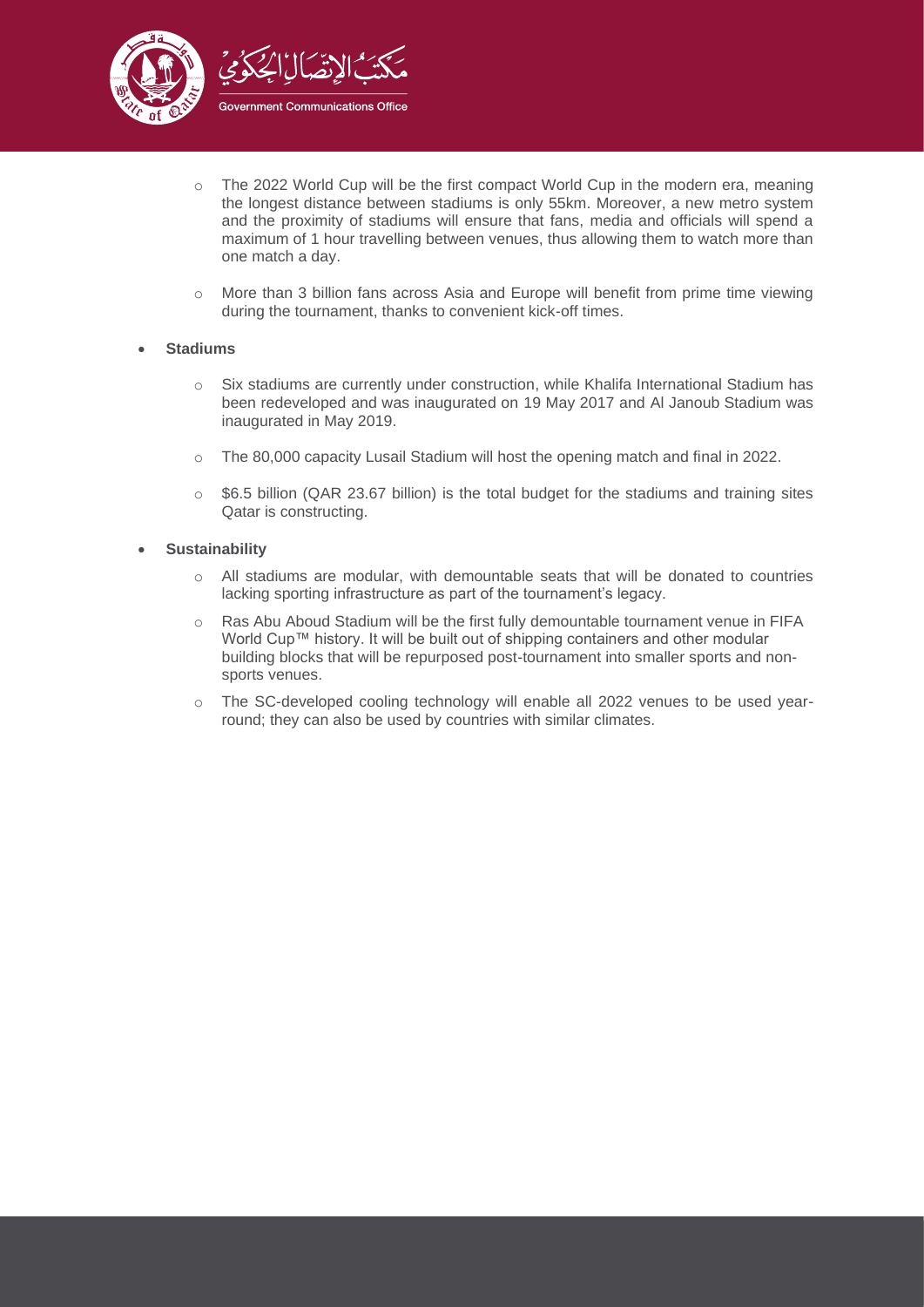

# <span id="page-6-0"></span>**Labour**

# **Overview**

- The State of Qatar is in a period of rapid economic growth and development, which relies on support from foreign workers. This is a unique situation, which brings unique challenges.
- We are enormously grateful to the millions of workers who have come to the State of Qatar in recent years to help us build our nation's infrastructure – including the facilities for the World Cup – and we are committed to respecting both their labour rights, and their human rights.
- Over the past several years, we have undertaken extensive reforms to strengthen labour laws and increase protections for migrant workers. Our progress has been recognised by human rights groups and UN organisations.
- Qatar continues to listen to the international community and works in tandem with governments and international organisations to ensure our commitment to improve the rights of our expat workers are far-reaching and effective.
- Qatar works to ensure that all policy reforms are enforced. Our new laws are clear, and anyone found to be violating the law will be subject to penalties imposed by the government.
- Our progress makes Qatar a leader in the Gulf on labour reform. Unlike others in the region, Qatar's reforms are genuine, long-lasting, and the product of years of careful planning.
- The challenges surrounding migrant labour are not unique to Qatar, or to the region. This is an issue that impacts many countries, and it needs to be addressed globally.

# **Key facts & figures**

- The State of Qatar's rapid growth has provided jobs for **over 1.9 million workers from 183 countries**.
- The Government is strengthening labour laws and practices, whilst stepping up enforcement measures. The Ministry of Administrative Development, Labour and Social Affairs (ADSLA) has hired **nearly 270 labour** inspectors to investigate housing and working conditions and crackdown on violators.
- To address the issue of unfair and exploitative recruitment practices in origin countries, the government has licensed **over 350 recruitment agencies** that are subject to regular monitoring and checks.
- To address the issues at their source, we continue to cooperate with origin countries and have so far **signed 40 bilateral agreements and 19 memoranda of understanding with countries of origin.**

## **Qatar's partnership with the International Labour Organisation**

**Technical cooperation between Qatar and the ILO**

• In November 2017, Qatar and the International Labour Organisation (ILO) entered into a threeyear programme of Technical Cooperation to carry out extensive labour reforms.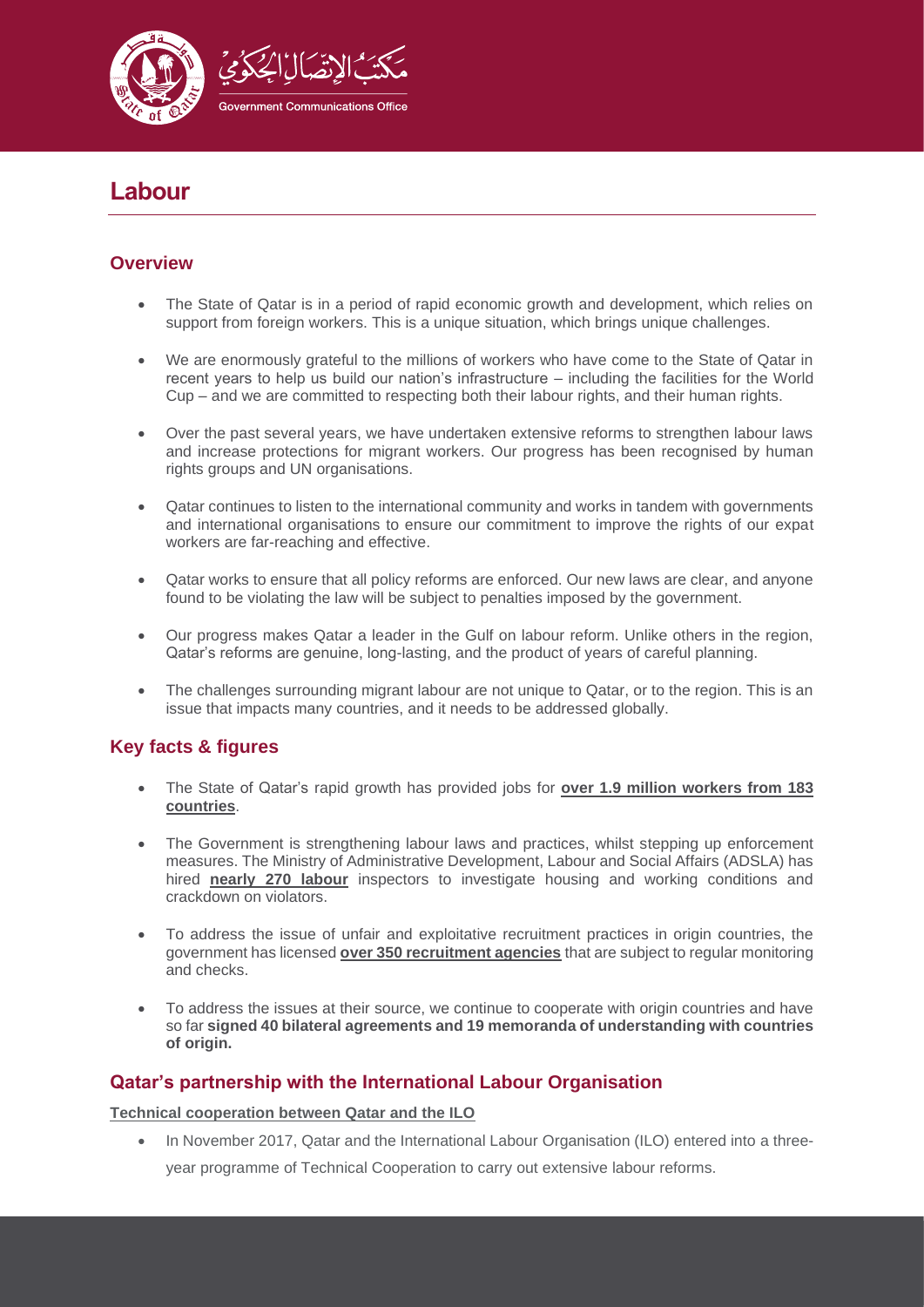

- The ILO inaugurated its first project office in Qatar on 30 April 2018. The office will support implementation of a comprehensive technical cooperation programme on working conditions and labour rights in Qatar.
- The programme supports the implementation of numerous measures to address passport confiscation, contract substitution, as well as restrictions on migrant workers' ability to change employer and exit the country.
	- o The Wage Protection System (WPS) will continue to be improved to ensure that workers' wages are paid on time and that wage arrears are systematically settled.
	- o The Government is committed to undertaking the renewal of residence permits directly with migrant workers.
	- o The ILO will support migrant workers in submitting complaints to the national mechanisms with a view to ensuring speedy and fair treatment and absence of retaliation.

### **Key initiatives and new labour laws**

#### **October 2019 reforms**

On 16 October 2019, the State of Qatar announced sweeping reforms to Qatar's labour market, signalling an end to the Kafala system. The new reforms, announced by His Excellency Yousuf Mohamed Al Othman Fakhroo, the Minister of Administrative Development, Labour and Social Affairs, have implemented following changes:

- Workers can change employment freely, without requiring a no-objection certificate from their previous employer;
- Exit permits are being removed for all workers other than military personnel; and
- The first non-discriminatory minimum wage in the Middle East will be established.

**These reforms are part of Qatar's extensive technical cooperation with the International Labour Organisation (ILO), which opened a project office in Doha in April 2018. They follow on previous reforms related to exit permits.**

- One year previously, HH the Amir issued Law No. 13 of 2018 amending provisions of Law No. 21 of 2015 on the regulation of entry, exit and residence of expatriates as of September 2018.
- Expatriates who are subject to the Labour Law shall have the right to leave the country temporarily, or to depart from the country permanently during the validity of the labour contract. The worker may submit a form in advance to the Ministry of Administrative Development, Labour and Social Affairs with the names of their employers or those in charge in order to leave the country due to the nature of their work, making sure to not exceed 5% of the number of workers under their employment. Then, if the Ministry of Administrative Development, Labour and Social Affairs approves the request, authorities will be notified.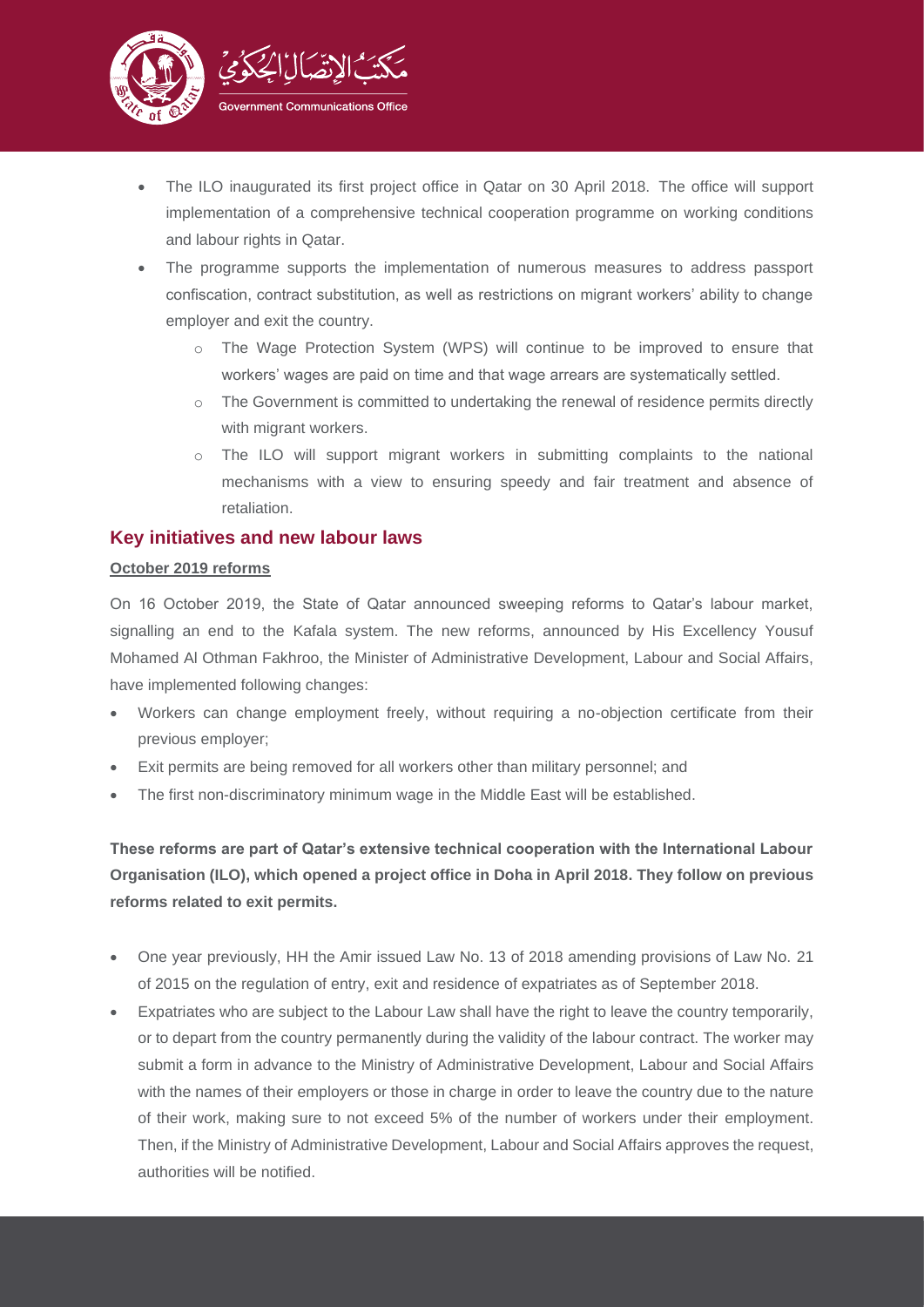

- For expatriates who are not subject to the Labour Law, the regulations and procedures for their departure from the country shall be determined by a decision of the Minister.
- In the event that a worker is unable to leave the country for any reason, they are able to contact the Exit Permit Grievances Committee to resolve the issue.
- The committee must deal with the complaint within three working days.

#### **Qatar Visa Centres**

- The State of Qatar has opened Qatar Visa Centres (QVC) in Pakistan, Bangladesh, Sri Lanka, India and Nepal. QVCs were established to create a unified transparent and responsible visa system that expedites the recruitment process and protects the rights of workers and the employer.
- The services provided by QVCs abroad to expatriate workers include biometric data capture, vital data registration, medical examinations and contract signing.
- QVC is an initiative led by the Ministry of the Interior, the Ministry of Administrative Development, Labour and Social Affairs, the Ministry of Foreign Affairs and the Ministry of Public Health to ensure that the worker will be allowed to work as soon as he arrives in the country.
- In its first stage, the QVCs are opening in 8 countries: Sri Lanka, Indonesia, Nepal, Tunisia, Pakistan, India, Bangladesh and the Philippines.
	- o In October 2018, the first Qatar Visa Centre was opened outside the state in Colombo, Sri Lanka.
	- o In December 2018, a Qatar Visa Centre was opened in People's Republic of Bangladesh.
	- o In December 2018, a QVC was opened in Islamabad, Pakistan.
	- o In March and April 2018, Qatar opened Qatar Visa Centres in Indian cities of Kolkata, Lucknow, Hyderabad, Chennai, Kochi, New Delhi, and Mumbai.
	- o In May 2019, the Qatar Visa Centre was opened in the Kathmandu, Nepal.
	- o In September 2019, a QVC was opened in in Manila, Philippines.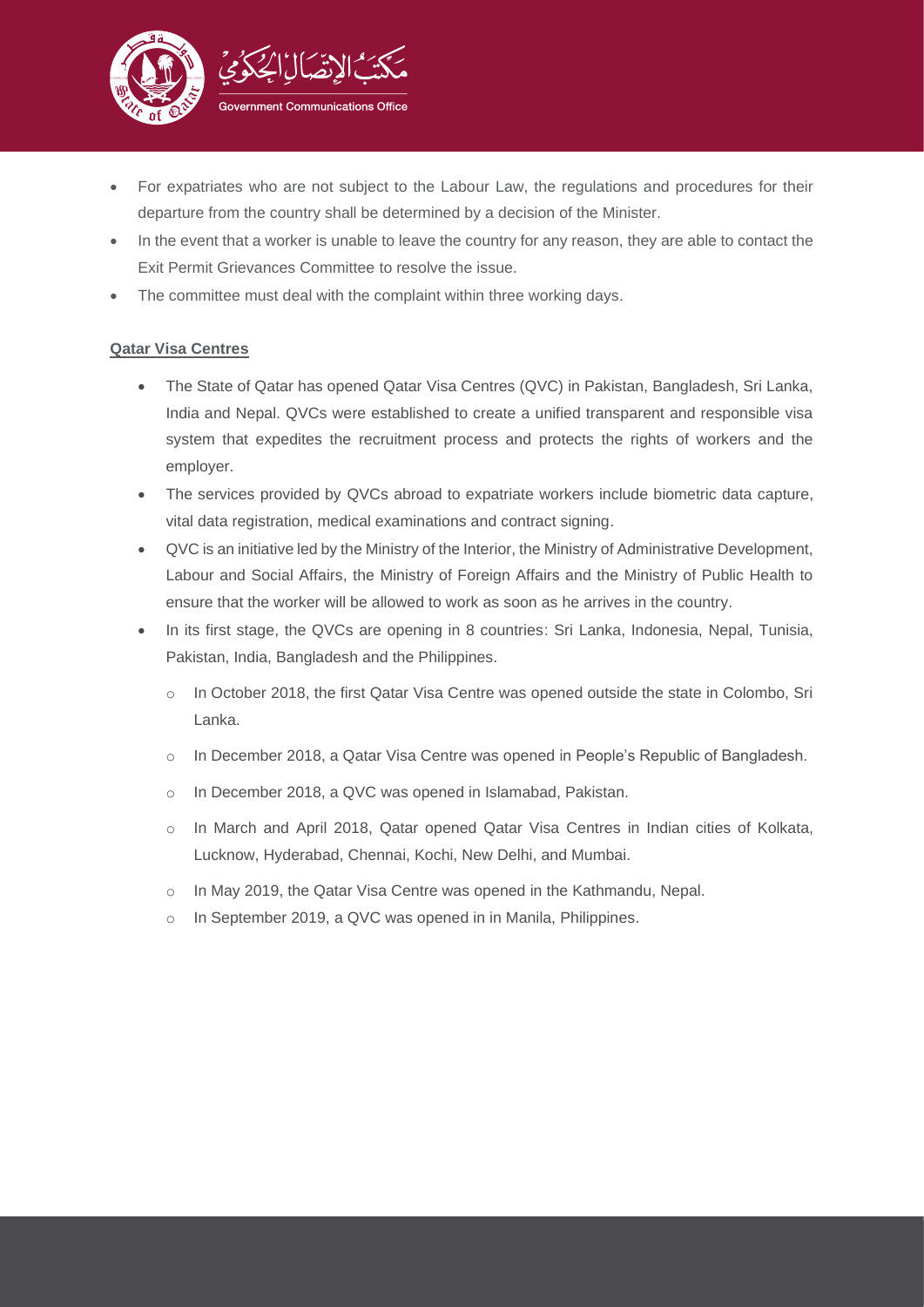

# <span id="page-9-0"></span>**Economy**

## **Introduction**

- Qatar is expediting diversification efforts and its economy continues to thrive. Since the start of the blockade, we have entered new markets and created new strategic partnerships.
- Qatar's economy is growing at one of the fastest rates in the region, creating a diverse range of opportunities for domestic and foreign investors.
- Our stock market is one of the best performing in the world and shows no sign of slowing.
- Qatar keeps business and politics separate, which makes us a reliable business and trade partner to governments, companies and the international community. This benefits both Qatar and our international partners.
- We are the world's biggest exporters of LNG and the second largest producer of helium. We are embarking on an ambitious strategy to maintain and strengthen Qatar's position as a leading LNG producer.

## **Overview**

- According to a report published by the World Bank, real GDP growth is expected to reach 3% in 2019, accelerating to 3.2% in 2020 and to 3.4% by 2021, as the country continues construction operations in preparation for the 2022 World Cup.
- Alternately, the IMF estimates Qatar's real GDP in 2019 to reach 3.1%, with robust growth in the non-hydrocarbon sector.
- Between 2020 and 2023, the IMF projects real GDP growth at about 2.7% annually in Qatar.
- Qatar's GDP expanded by 2% in the first six months of 2018 when compared to the same period the year before.
- Qatar's national budget for 2019 is forecast to achieve a \$1.18 billion (QAR 4.3 billion) surplus.
- Expenditure on major projects declined by 3.6% to \$24.6 billion (QAR 89.6 billion), compared with \$25.5 billion (QAR 92.9 billion) in 2018. This decline is the result of the completion of some major infrastructure projects.
- Qatar's non-oil sector economic growth for the first half of 2018 was 6%.

## **World Rankings**

- According to 2018 World Economic Forum Global Competitiveness Report, Qatar ranks:
	- o Thirtieth globally, and second regionally overall for global competitiveness.
	- o First regionally in the Global Entrepreneurship Index.
	- o Ninth globally for its adoption of information and communications technology into the country's industries.
	- o Tenth globally for its growth of innovative companies.
- According to the World Bank's 2018 Gulf Economic Monitor, Qatar ranks:
	- o First for year-on-year GDP growth in the GCC.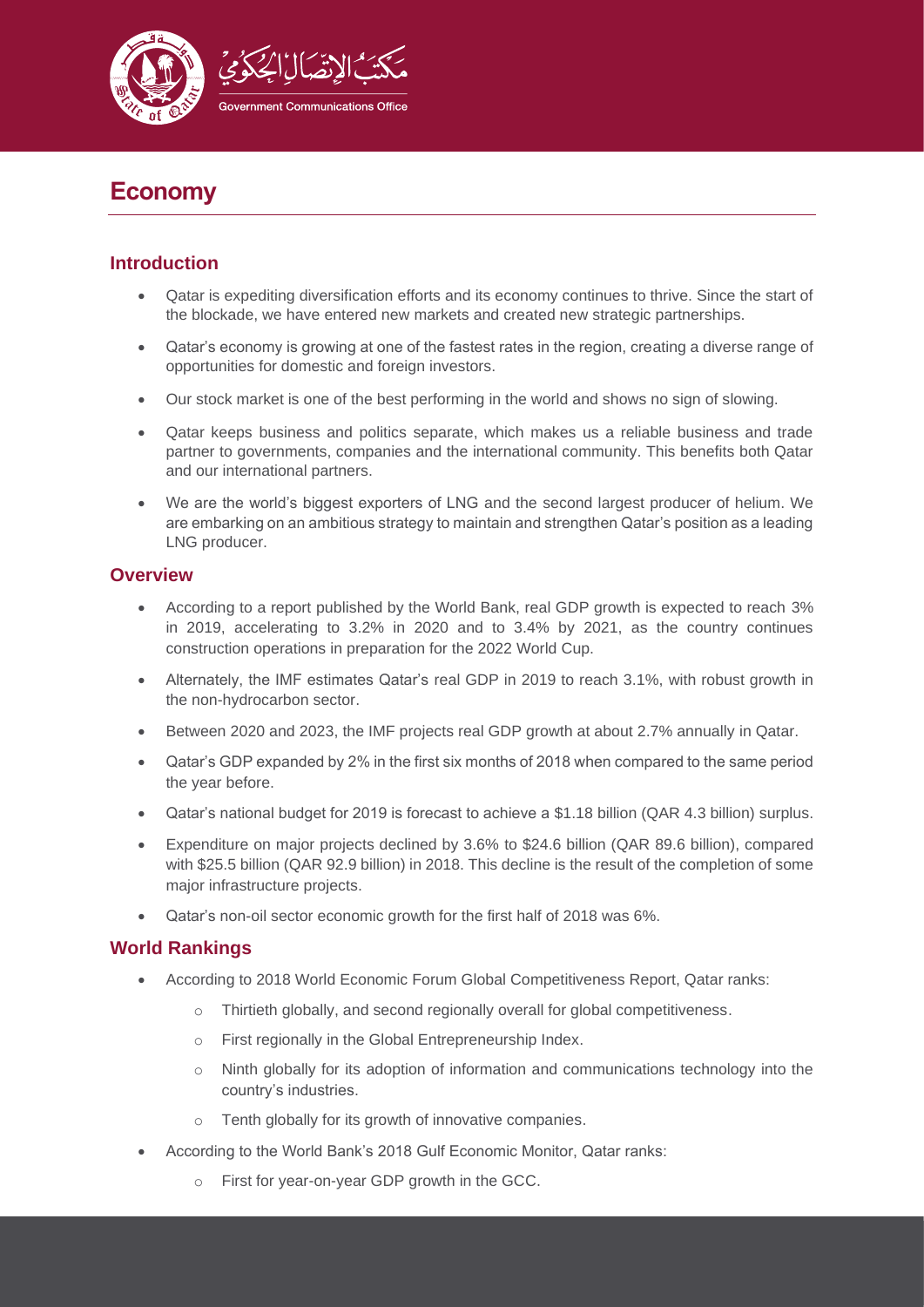

- o Second for infrastructure quality in the GCC.
- o Second for women's labour force participation in the GCC.
- According to the Global Entrepreneurship Monitor Global Report 2018/2019, Qatar ranks:
	- $\circ$  First globally based on the environment and conditions for entrepreneurship.
	- o Fifth globally for gender equality in entrepreneurial activity.
- The Global Finance magazine ranked Qatar first in the Arab Region and seventh globally in terms of investment security, according to their Global Safety and Security Standards 2019 report.

#### **Trade**

- The trade surplus for the period Jan-June 2019 is at \$23 billion (QAR 83.7 billion).
- Qatar's overall trade surplus reached \$52.6 billion (QAR 191.6 billion) in 2018.
- In 2018, the trade volume between Qatar and its global partners reached \$115.66 billion (QAR 422.18 billion), a 19% increase compared to 2017.
- In 2018, Qatar's exports and re-exports to its global partners reached \$84 billion (QAR 306.8 billion), a 24.8% increase compared to 2017.
- In 2018, Qatar's imports from its global partners reached \$31.6 billion (QAR 115.37 billion), a 6% increase compared to 2017.
- During Q4 2018, Asia was the principal destination of Qatar's exports (82%) and imports (33.6%), followed by the European Union, accounting for exports of 9.7% and imports of 32.2%, and the Gulf Cooperation Council, accounting for exports of 3.9% and imports of 4.9%.
- Exports of foreign goods from Qatar by major partner countries (Q4, 2018)
	- o South Korea: 18.1%
	- o Japan: 17.2%
	- o China: 12.6%
- Qatar's imports of foreign goods by major partner countries (Q4, 2018)
	- o United States: 50.1%
	- o China: 12.5%
	- o United Kingdom: 8.3%
	- o Germany: 7%
	- o India: 5.5%

### **Transport Hub**

- Hamad International Airport has a current capacity of more than 30 million passengers annually. The airport plays a key role connecting the State of Qatar with more than 160 destinations around the world through Qatar Airways' fleet of more than 250 aircraft.
- Hamad International Airport's Phase 3 expansion project aims to boost capacity from the current 30 million passengers a year to 50 million.
- Hamad International Airport was named the best airport in the Middle East in 2019 for the fifth year in a row, the fourth best airport in the world and received the 5-Star Airport Award at the SKYTRAX World Airport Awards.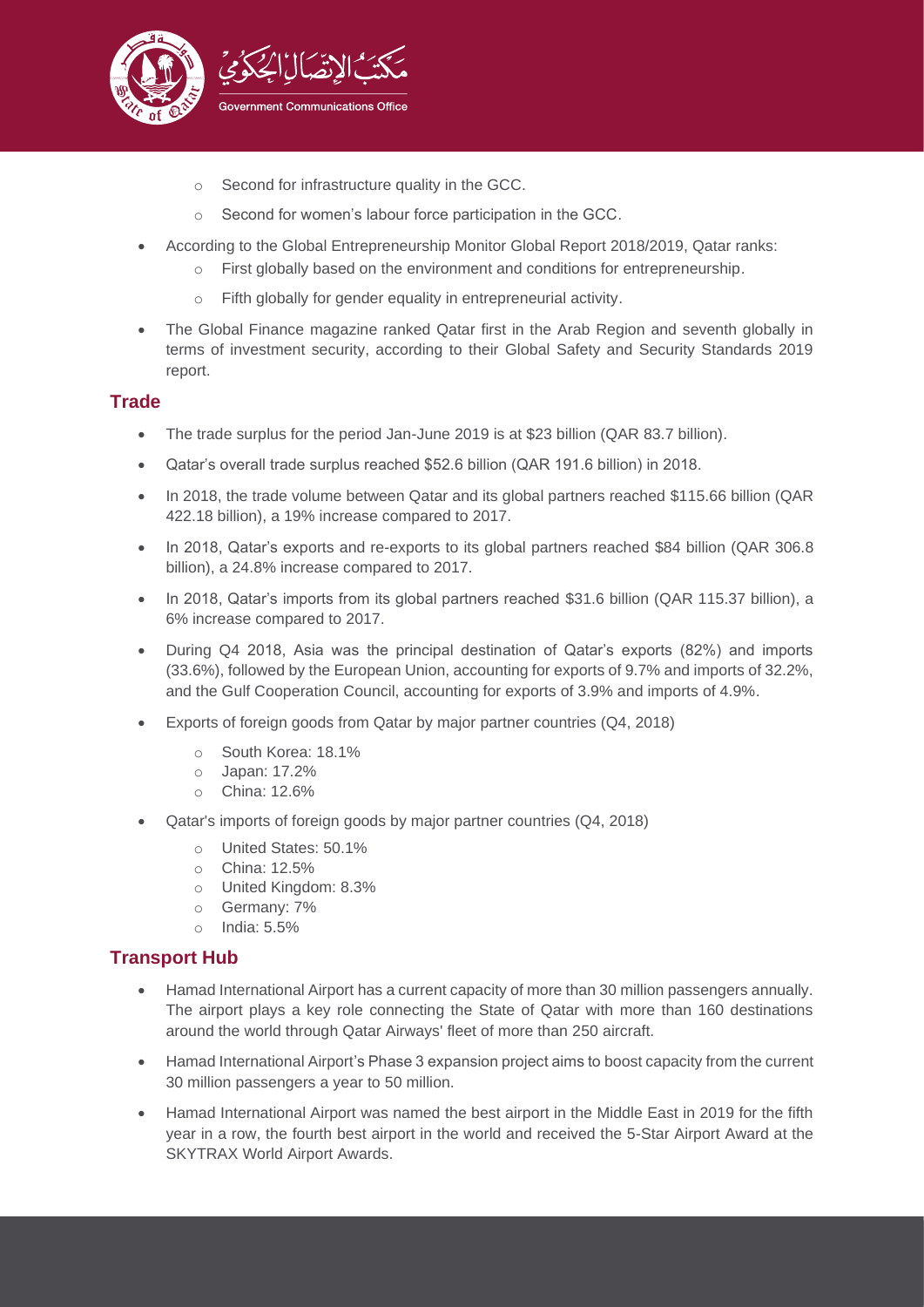

- Additionally, the 2019 Travel + Leisure World's Best Awards has named Hamad International Airport as one of the world's best international airports, ranking it in second place internationally.
- Qatar Railways Company (Qatar Rail) is currently leading one of the largest rail projects in the world – designing and developing the country's rail network – and will be responsible for its management, operation and maintenance upon completion.

## **Economic Reforms**

- Qatar has taken significant measures to attract additional foreign direct investment. Businesses setting up operations in Qatar enjoy competitive benefits, including a legal environment based on English common law, transfers that can be made in any convertible currency, up to 100% foreign ownership, and repatriation of profits, while non-Qatari investment projects may be exempt from income tax in accordance with the procedures and regulation stipulated in the Income Tax Law.
- His Highness the Amir of Qatar issued Law No. 1 of 2019 regulating the investment of the non-Qatari capital in economic activity. The law aims to:
	- $\circ$  Allows up to 100% ownership in all sectors and economic and commercial activities.
	- o Allow for potential income tax exemptions.
	- o Exempt foreign investment projects in the industrial sector from customs duties on imports of raw materials and half manufactured goods required for production.
	- o Make the transferring of investment ownership possible.
	- o Allow the freedom to transfer investment proceeds.
	- o Attract foreign direct investment to Qatar through the establishment of "The Investment Promotion Agency", in line with objectives of the Qatar National Vision 2030.